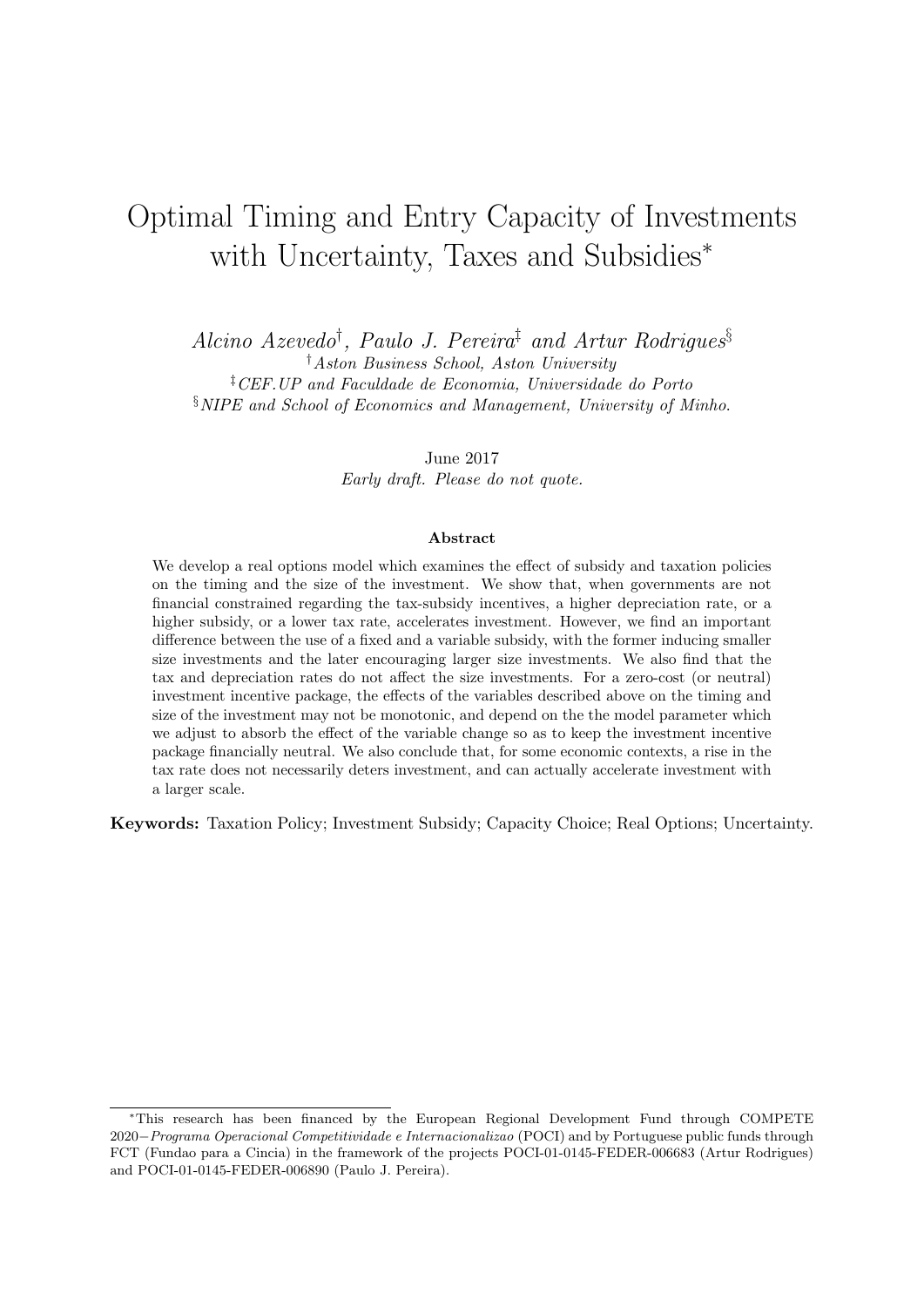## **1 Introduction**

It has been extensively reported by the literature that the taxation policy has a significant effect on firms' investment behaviour. The use of subsidies to promote investments is also a wellestablished practice amongst government, and their effects on investment decisions has been extensively studied. Most of the available investment literature study the effect of a taxation policy, or a subsidy policy on the optimal time to invest. In this paper, however, we examine the simultaneous effect of taxes and subsidies on both the timing of the and size of the investment. We also consider assets depreciation and the use of a subsidy policy that involves a fixed and a variable subsidy.

Our paper is closely related to two main branches of literature. One, which studies the optimal timing and size (capacity choice) of the investment under uncertainty<sup>1</sup>, neglecting taxes and subsidies, another, which investigates the effect of taxation policy and subsidies under uncertainty. For monopoly markets the available results show that higher uncertainty delays investments and but encourages investments with a larger entry-capacity (Bar-Ilan and Strange 1999, Dangl 1999, Décamps et al. 2006). Huisman and Kort (2015) extends this branch of literature to duopoly markets and conclude that the first entrant over-invests in order to deter the entrance of the second firm which invests later in a smaller capacity.

The effect of taxation policy on the timing of the investment, under uncertainty, has been extensively studied. Some of the available literature studies the combined effect of taxes and subsidies on firms' investment behaviour. Pennings (2000) show that, when the investment is irreversible, a rise in the tax credit, if financed with an increase in the corporate tax rate, accelerates investment. Agliardi (2001) extends previous investment analysis by considering the option to divest, and concludes that the investment threshold increases with the tax rate and decreases with the subsidy. Sarkar (2012) suggests that the combination of taxes and subsides may be a sensible strategy to promote investments when the governments' discount rates differ from those of the private firms.

The monotonic effect of a higher tax rate on investment timing was questioned by Alvarez and Koskela (2008), who shows that under progressive taxation, a higher tax rate do not necessarily deters investments if the tax exemption is lower than the sunk cost: (i) for lower volatilities,

 $<sup>1</sup>A$  recent review of this branch of literature is provided by Huberts et al. (2015).</sup>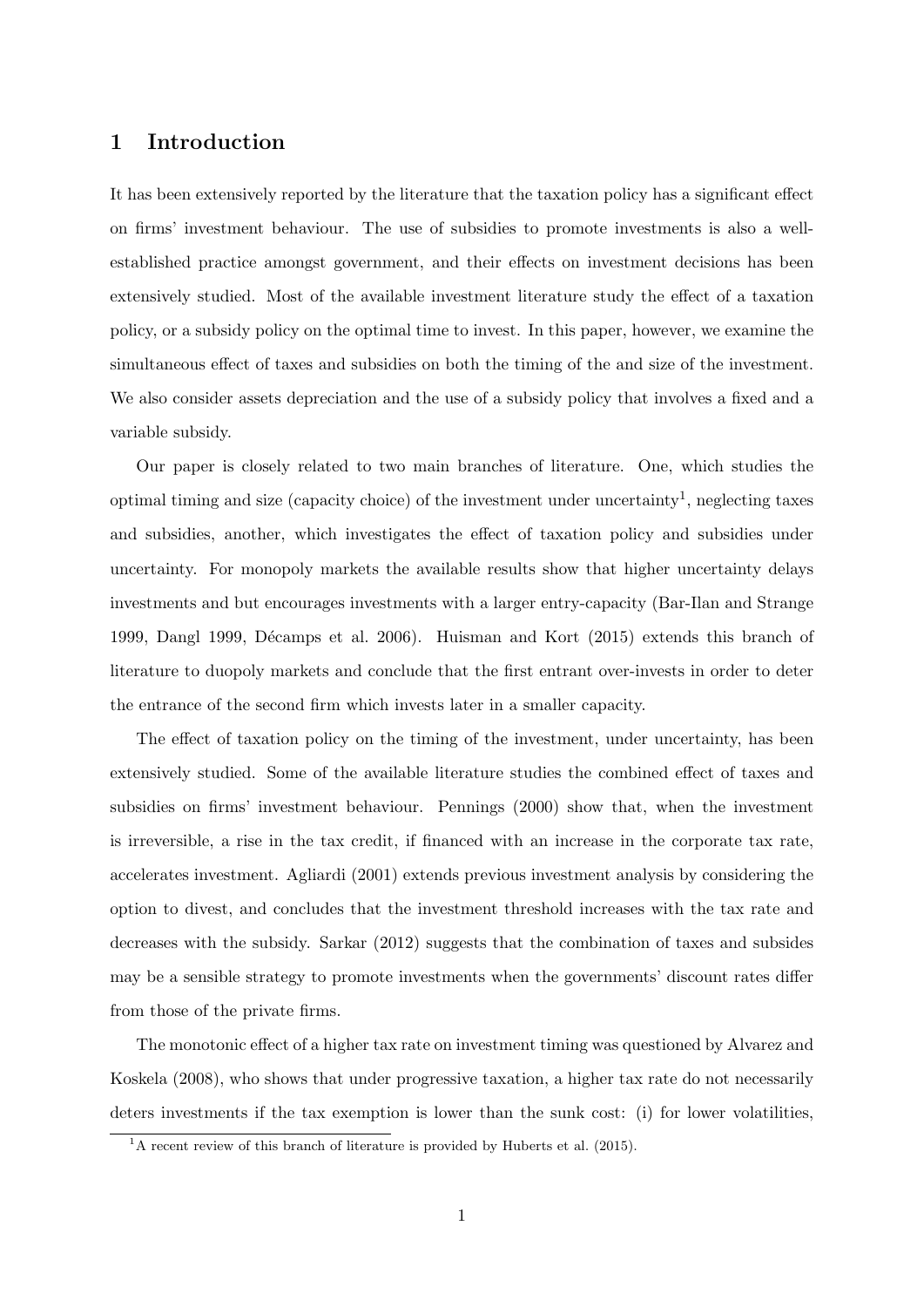investment timing is independent of the tax rate and the volatility, (ii) for medium volatilities, it is independent of both the tax rate and the volatility, and (iii) for higher volatilities, the investment threshold increases with the volatility and decreases with the tax rate, which is a "tax paradox". A similar tax paradox is found by Gries et al. (2012).

The effect of assets depreciation on investment timing is studied by Adkins and Paxson (2013), for a context of assets replacement investment, who conclude that the tax depreciation affects the replacement policy by decreasing the operating cost that triggers investment. On the other hand, Sureth (2002) shows that a higher depreciation rate may deter investments.

Neutral (or zero-cost) tax-subsidy systems (i.e., tax-subsidy incentives which are self-financed) are studied by Pennings (2000) and Wong (2012). Specifically, Pennings (2000) show that, when the investment is irreversible, a rise in the tax credit if financed with an increase in the corporate tax rate hastens investment. Wong (2012) finds the same result for the case of levered firms. The firm has an incentive to hasten its investment because of the agency conflicts arising from the commitment made by the government on the terms of the tax-subsidy program.

Our work also relates to that of Lukas and Thiergart (2016) who use a two-players real option game setting (a game between a firm and a government) to study the effect of uncertainty and government's investment incentive on optimal timing of the investment, and optimal financing scheme and scale of the investment, maximizing the government's revenue. Their results show that the investment subsidy reduces the underinvestment which arises from the nature of the investment game. Specifically, they find that a subsidized firm invests earlier in a lower amount of capital.

We develop a real options model that studies the effect of taxation policy instruments and subsidies on the timing ans size of the investment. We show that a lower tax rate, a higher assets depreciation rate, or a higher subsidy hasten investment. In addition, fixed subsidies induce smaller scale investments, and variable subsidies induce larger scale investments. Furthermore, the tax and depreciation rates do not affect the size of investment. However, when a neutral investment incentive package is implemented, so as the financial effects of a change in one of its components is offset by a changes in another component of the investment incentive package, we find very different results. Specifically, the effect on the timing and size of the investment of some of the models variables are not always monotonic and depend on the the component of the investment incentive package that is adjusted so as to keep it financially neutral. For example,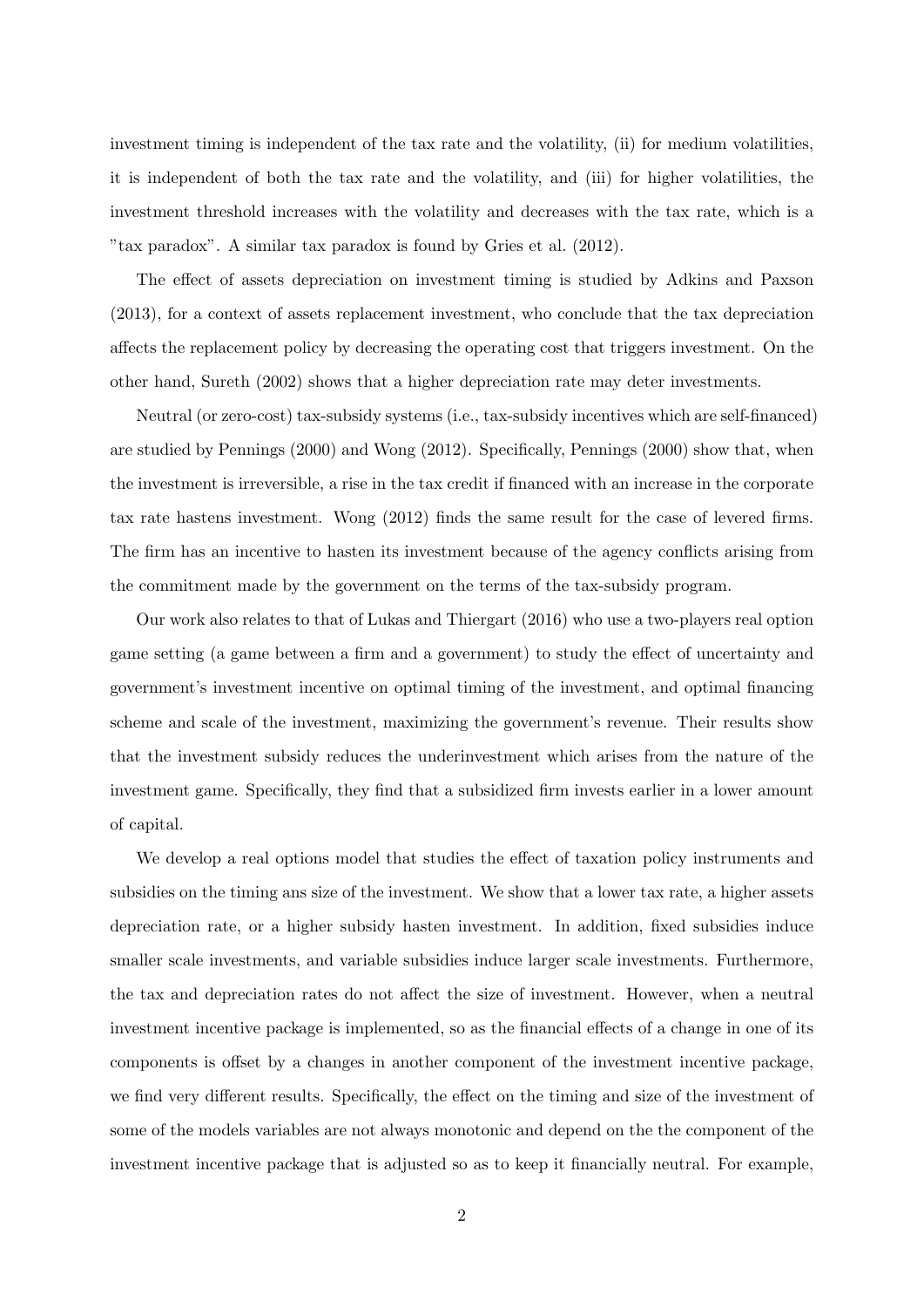a rise in the tax rate may have the paradoxical effect of promoting investment in a larger scale, and the government can, without increasing costs, induce earlier investments with a larger scale.

The paper unfolds as follows. Section 2 presents the models on investment timing and capacity choice with taxes and depreciations under three alternative demand functions. The impact of subsidies is analyzed in section 2. Neutral tax systems are studied in section 3. A robustness check for the case of a multiplicative demand function is presented in Section 4. 5 concludes.

## **2 The model**

In this section, following Huisman and Kort (2015), we present a real option model that optimizes both the size and the timing of the investment considering the effect the taxation and depreciation policy, using a iso-elastic demand function. More specifically, let us assume that a monopolistic firm is considering investing in a new market whose output price obeys to the following (constant elasticity) demand function:

$$
P(t) = X(t)Q(t)^{-\gamma} \tag{1}
$$

where  $Q(t)$  is the total market output,  $\gamma \in (0,1)$  is the price elasticity parameter, and  $X(t)$  is an exogenous shock affecting the output price, which follows a geometric Brownian motion (gBm):

$$
dX(t) = \alpha X(t)dt + \sigma X(t)dw(t)
$$
\n(2)

where  $X(t) > 0$ ,  $\alpha$  (with  $\alpha < r$ ) is the risk-neutral expected drift, *r* is the risk-free rate,  $\sigma$  the instantaneous volatility,  $dw(t)$  is the increment of a Wiener process.

Let us also assume that the firm enters the market with an optimal capacity (*Q*) and the investment cost comprises two components: a fixed cost  $(k_0)$  and a cost  $(k_1)$  per output unit of *Q*. The total investment is, therefore,  $k_0 + k_1 Q$ . Following Huisman and Kort (2015), we assume that after investing the firm operates at full capacity.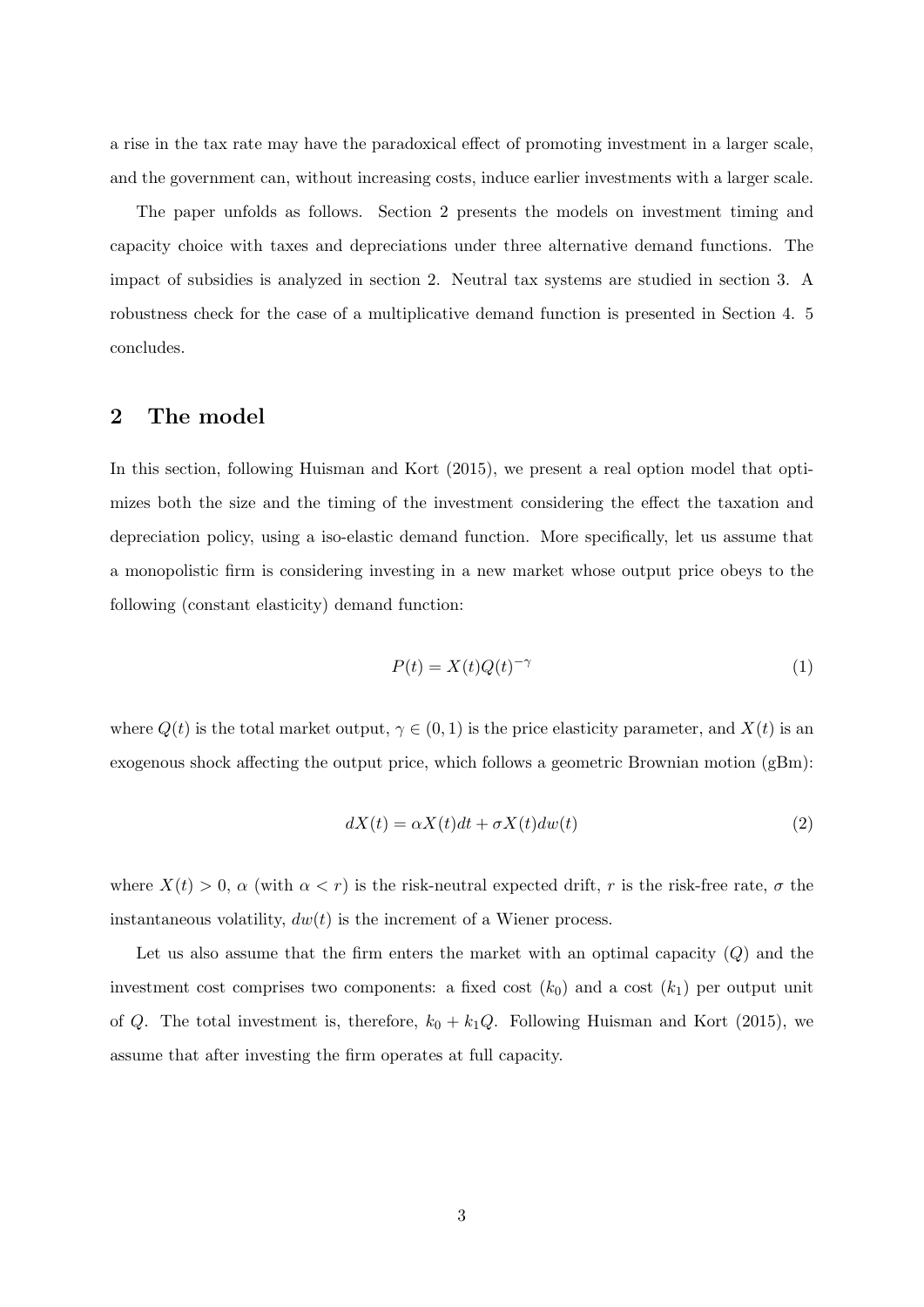The firm's objective function is given by:

$$
V(X) = \max_{T \ge 0, Q \ge 0} E\left[\int_{t=T}^{\infty} \left(QX(t)Q(t)^{-\gamma}(1-\tau) + \lambda(k_0 + k_1Q)e^{-\lambda(t-T)}\tau\right)e^{-rt}dt - (k_0 + k_1Q)e^{-rT}|X(0) = X\right]
$$
(3)

where  $\tau$  is the corporate tax rate,  $T$  is the optimal time to invest,  $Q$  is the optimal entry capacity level, and  $\lambda (k_0+k_1 Q)\tau$  is the continuous depreciation tax shield value. For the sake of simplicity, we assume a declining balance depreciation at the rate of *λ*.

The solution for Equation (3) is attained in two steps (see Huisman and Kort (2015)). First, we select the optimal capacity  $(Q^*(X))$  for a given  $X(t)$ , by:

$$
\max_{Q\geq 0} E\left[\int_{t=0}^{\infty} \left(QX(t)Q(t)^{-\gamma}(1-\tau) + \lambda(k_0 + k_1 Q)e^{-\lambda t}\tau\right)e^{-rt}dt - (k_0 + k_1 Q)|X(0) = X\right] \tag{4}
$$

and obtain:

$$
Q^*(X) = \left(\frac{(1-\gamma)(1-\tau)X}{(r-\alpha)k_1} \frac{r+\lambda}{r+\lambda(1-\tau)}\right)^{\frac{1}{\gamma}}
$$
(5)

The above finding is interesting because it shows that, if the firm targets the investment for a higher *X* (i.e., if it decides to invest later) that affects (increases) the optimal entry-capacity level. We also conclude that if the value of *X* at which the firm optimally enters the market changes as a consequence of a change in the corporate tax rate, or the depreciation rate ( $\tau$  or  $\lambda$ , respectively), the effect on firm's behaviour of this change in *X* can be offset by adjusting the entry-capacity level. More specifically, we find that the size of the investment increases with *X* and decreases with both the corporate tax rate and the depreciation rate.

In the second step of the derivation of the solution for Equation (3), we obtain the optimal investment threshold *X∗* , by:

$$
\max_{X^*} \left[ \left( \frac{Q^*(X^*)X^*Q^*(X^*)^{-\gamma}(1-\tau)}{r-\alpha} - \frac{r+\lambda(1-\tau)}{r+\lambda} (k_0 + k_1 Q(X^*)) \right) \left( \frac{X}{X^*} \right)^{\beta_1} \right] \tag{6}
$$

**Proposition 1.** *A firm holding a proprietary option to invest in a project whose cost comprises two components, a fixed cost*  $(k_0)$  and a cost per output unit of the entry capacity level  $(k_1Q)$ , in *a market where a constant elasticity demand function*  $(P = XQ^{-\gamma})$  holds, invests should invest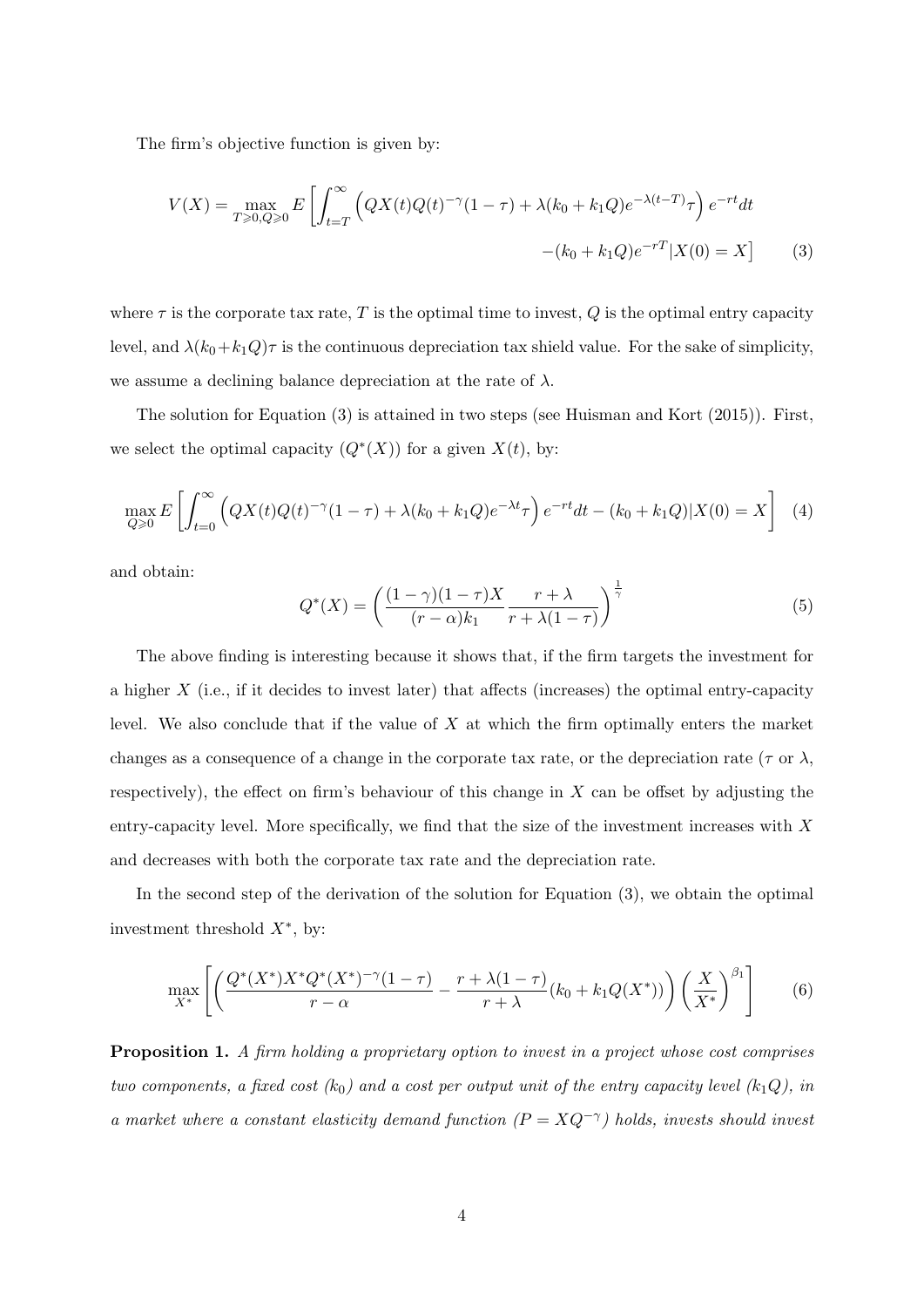*at the following investment threshold:*

$$
X^* = \left(\frac{\beta_1(1-\gamma)k_0}{(\beta_1\gamma - 1)k_1}\right)^\gamma \frac{r-\alpha}{(1-\gamma)(1-\tau)} \frac{r+\lambda(1-\tau)}{r+\lambda} k_1
$$
 (7)

*with capacity:*

$$
Q^* = \frac{\beta_1 (1 - \gamma) k_0}{(\beta_1 \gamma - 1) k_1} \tag{8}
$$

*where*

$$
\beta_1 = \frac{1}{2} - \frac{\alpha}{\sigma^2} + \sqrt{\left(-\frac{1}{2} + \frac{\alpha}{\sigma^2}\right)^2 + \frac{2r}{\sigma^2}}\tag{9}
$$

Two assumptions are imposed: (i)  $\beta_1 \gamma > 1$ , otherwise firms would postpone investment forever (Dixit and Pindyck 1994), and (ii)  $k_0 > 0$ , otherwise firms would invest immediately (Huisman and Kort 2015).

To carry out a comparative statics of the tax policy instruments and uncertainty, we differentiate  $X^*$  and  $Q^*$  wit respect to the tax rate  $(\tau)$ , the depreciation rate  $(\lambda)$  and  $\beta_1$  (note that *∂β*<sup>1</sup> *∂σ <* 0):

$$
\frac{\partial X^*}{\partial \tau} = \left(\frac{\beta_1(1-\gamma)k_0}{(\beta_1\gamma - 1)k_1}\right)^{\gamma} \frac{r-\alpha}{(1-\gamma)(1-\tau)^2} \frac{r}{r+\lambda} k_1 > 0
$$
\n(10)

$$
\frac{\partial Q^*}{\partial \tau} = 0\tag{11}
$$

$$
\frac{\partial X^*}{\partial \lambda} = -\left(\frac{\beta_1(1-\gamma)k_0}{(\beta_1\gamma - 1)k_1}\right)^\gamma \frac{r-\alpha}{(1-\gamma)(1-\tau)} \frac{r\tau}{(r+\lambda)^2} k_1 < 0 \tag{12}
$$

$$
\frac{\partial Q^*}{\partial \lambda} = 0 \tag{13}
$$

$$
\frac{\partial X^*}{\partial \beta_1} = -\left(\frac{\beta_1(1-\gamma)k_0}{(\beta_1\gamma - 1)k_1}\right)^{\gamma - 1} \frac{\gamma}{(\beta_1\gamma - 1)^2} \frac{r - \alpha}{1 - \tau} \frac{r + \lambda(1 - \tau)}{r + \lambda} k_0 < 0 \tag{14}
$$

$$
\frac{\partial Q^*}{\partial \beta_1} = -\frac{(1-\gamma)k_0}{(\beta_1\gamma - 1)^2 k_1} < 0\tag{15}
$$

The effects of a tax policy comprising a tax rate and a depreciation rate are summarized in the following corollary:

**Corollary 1.** *For a firm with a proprietary option to invest in a project facing an iso-elastic demand function*  $P = XQ^{-\gamma}$ , a higher tax rate and a lower depreciation rate deter investment  $\left(\frac{\partial X^*}{\partial \tau} > 0, \frac{\partial X^*}{\partial \lambda} < 0\right)$ , while they have no impact on the amount/capacity invested  $\left(\frac{\partial Q^*}{\partial \tau} = \frac{\partial Q^*}{\partial \lambda} = 0\right)$ .

Changing the tax policy instruments can induce a different investment timing but the amount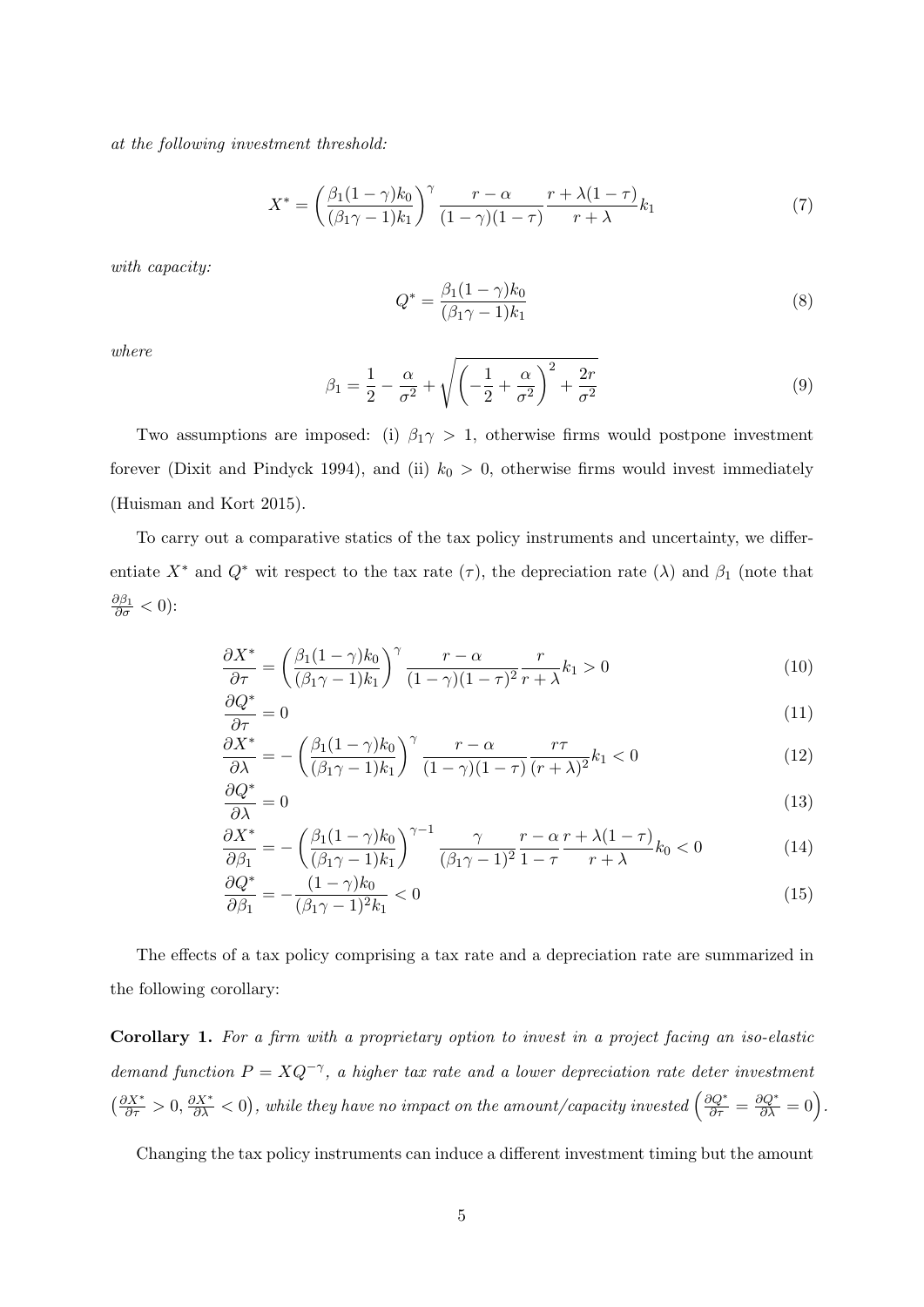invested in unaffected.

The sign of the effect of uncertainty is the same as suggested by Huisman and Kort (2015):

**Corollary 2.** *For a firm with a proprietary option to invest in a project facing an iso-elastic demand function*  $P = XQ^{-\gamma}$ , *a higher uncertainty deters investment*  $\left(\frac{\partial X^*}{\partial \sigma} > 0\right)$ , *and induces investment in a larger capacity*  $\left(\frac{\partial Q^*}{\partial \sigma} > 0\right)$ .

However, the magnitude of the impact of a higher uncertainty on the investment delay depends on the current levels of the tax policy instruments.

#### **Subsidies to investment**

In this section we study the effects of an investment subsidy granted by the Government. When subsidies are included, the investment cost is reduced by the subsidy amount:

$$
I_s = (k_0 - s_0) + (k_1 - s_1)Q
$$
\n(16)

The solution is obtained substituting  $k_0$  and  $k_1$  for  $k_0 - s_0$  and  $k_1 - s_1$  in Proposition 1. Differentiating  $X^*$  and  $Q^*$  wit respect to the the subsidies ( $s_0$  and  $s_1$ ):

$$
\frac{\partial X^*}{\partial s_0} = -\left(\frac{\beta_1(1-\gamma)(k_0-s_0)}{(\beta_1\gamma-1)(k_1-s_1)}\right)^{\gamma-1} \frac{\beta_1\gamma}{\beta_1\gamma-1} \frac{r-\alpha}{1-\tau} \frac{r+\lambda(1-\tau)}{r+\lambda} < 0\tag{17}
$$

$$
\frac{\partial Q^*}{\partial s_0} = -\frac{\beta_1 (1 - \gamma)}{(\beta_1 \gamma - 1)(k_1 - s_1)} < 0 \tag{18}
$$

$$
\frac{\partial X^*}{\partial s_1} = -\left(\frac{\beta_1(1-\gamma)(k_0-s_0)}{(\beta_1\gamma-1)(k_1-s_1)}\right)^{\gamma} \frac{r-\alpha}{1-\tau} \frac{r+\lambda(1-\tau)}{r+\lambda} < 0
$$
\n(19)

$$
\frac{\partial Q^*}{\partial s_1} = \frac{\beta_1 (1 - \gamma)(k_0 - s_0)}{(\beta_1 \gamma - 1)(k_1 - s_1)^2} > 0
$$
\n(20)

The following corollaries on the effects of subsidies hold:

**Corollary 3.** *For a firm with a proprietary option to invest in a project facing an iso-elastic demand function*  $P = XQ^{-\gamma}$ *:* 

- *A higher fixed subsidy*  $(s_0)$  *induces earlier investment in a smaller capacity*  $\left(\frac{\partial X^*}{\partial s_0}\right)$  $\frac{\partial X^*}{\partial s_0} < 0$ *∂Q∗*  $\frac{\partial Q^*}{\partial s_0} < 0$ .
- *A higher variable subsidy*  $(s_1)$  *induces earlier investment in a larger capacity*  $\left(\frac{\partial X^*}{\partial s_1}\right)$  $\frac{\partial X^*}{\partial s_1} < 0$ , *∂Q∗*  $\frac{\partial Q^*}{\partial s_1} > 0$ .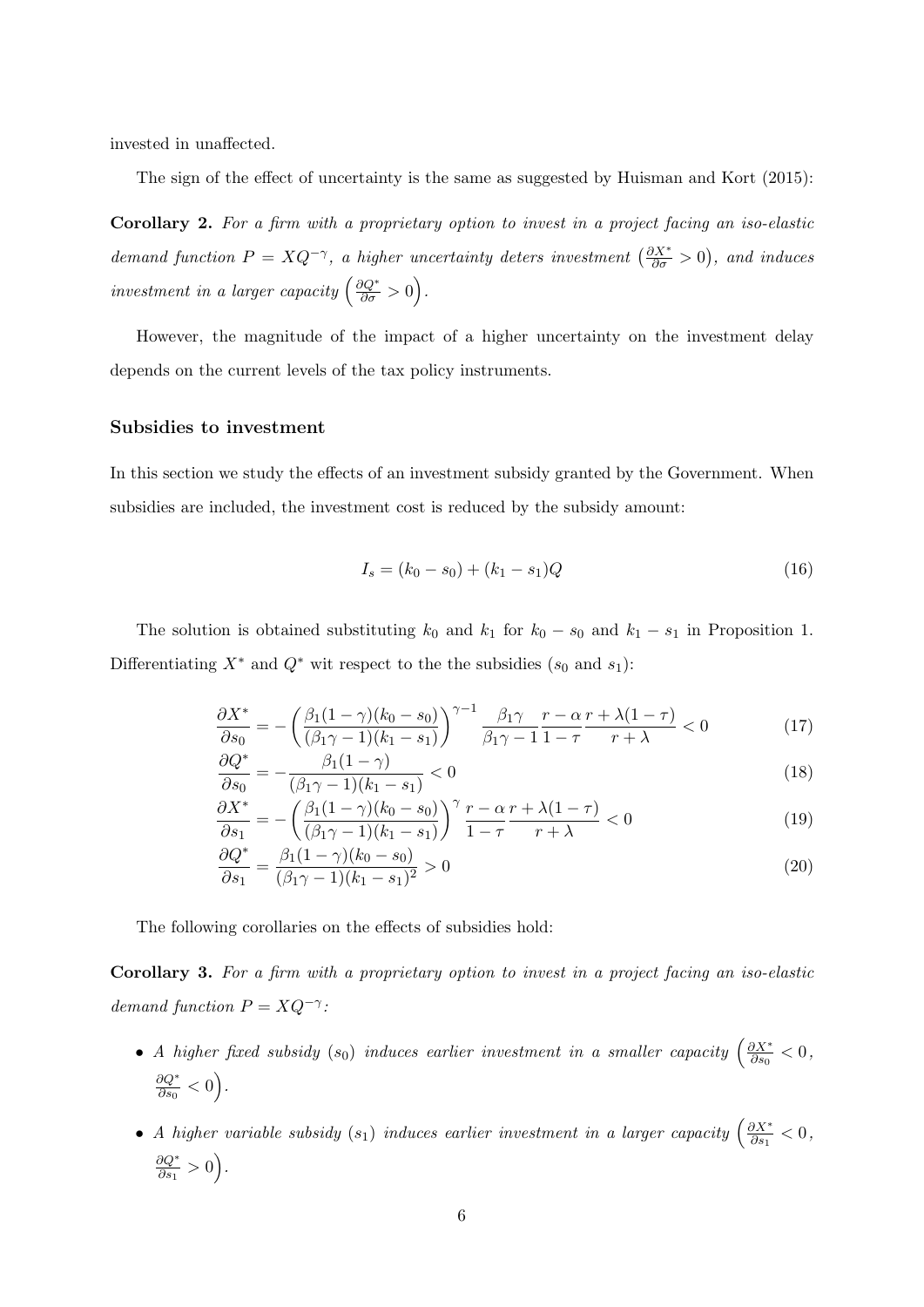Table 1 presents a summary of the comparative statics related with the tax-subsidy package and uncertainty. A lower tax rate, a higher depreciation rate or a higher subsidy hasten investment. Fixed subsidies induce smaller scale investments, and variable subsidies induce larger scale investments. The tax and depreciation rates do not affect the size of investment. A higher uncertainty deters investment and induces larger scale investments.

**Table 1:** Summary of comparative statics

|                    | $\partial X^*$ | дQ               |
|--------------------|----------------|------------------|
| $\partial \tau$    | $\mathrm{+}$   | $\left( \right)$ |
| $\partial \lambda$ |                | 0                |
| $\partial s_0$     |                |                  |
| $\partial s_1$     |                | $\, +$           |
| $\partial \sigma$  |                |                  |

## **3 Neutral investment incentives**

In line with Pennings (2000) we define a zero expected cost package in terms of the tax rate, depreciation rate and subsidy amount. The package  $(\tau, \lambda, s_0, \text{ and } s_1)$  is set in order to have a zero cost. Wong (2012) extends this analysis by considering both levered and unlevered firms. In any of these models, depreciations and investment scale were not considered.

The terms of a zero-cost package of tax and depreciation rates and subsidies ensure that the present value of taxes equals the cost of the subsidies:

$$
s_0 + s_1 Q^* = E \left[ \int_{t=t^*}^{\infty} \left( Q^* P(X(t)) \tau - \lambda (k_0 - s_0 + (k_1 - s_1) Q^*) e^{-\lambda (t-t^*)} \tau \right) e^{-r(t-t^*)} dt \right]
$$
  
= 
$$
\left( \frac{Q^* X^* Q^{*^{-\gamma}}}{r - \alpha} - \frac{\lambda}{r + \lambda} (k_0 - s_0 + (k_1 - s_1) Q^*) \right) \tau
$$
 (21)

where  $t^*$  is the first time *X* hits the threshold  $X^*$ . Please note that  $X^*$  and  $Q^*$  are affected by the package constituents. The solution is found solving simultaneously Equations (7), or (8), and (21).

The effects of the individual parameters must now consider the indirect effects. In particular, the neutral package is guaranteed by making the changes in one component be compensated by the changes in some another component of the package. The overall effects on the timing and scale are analyzed next. The comparison with the unrestricted package is also presented.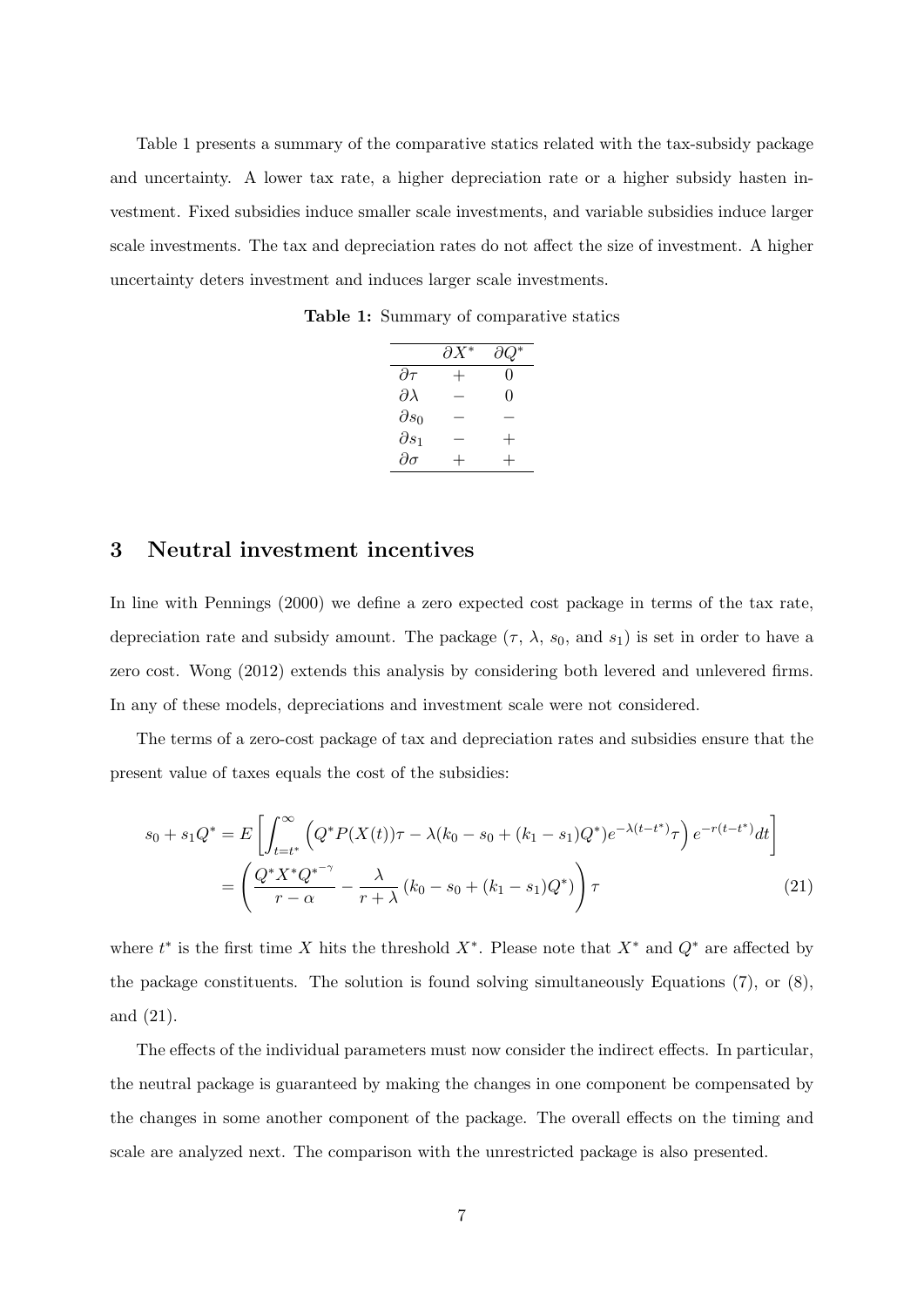Figure 1(a) shows that, for an unrestricted package (UP), a decrease of the tax rate hasten investment. However, under a neutral package (NP) where the compensation component is the depreciations rate, an opposite effect occurs. For both the regimes, the scale reveals to be not affected  $(1(b))$ . Additionally, when the NP is ensured by the level of subsidies (fixed or variable), the tax rate effect reveals ambiguous, promoting or deterring investment depending on its level (see Figures 1(c) and 1(e)). The effects of taxation on the investment scale is also interesting. By jointly analyzing Figures 1(e) and 1(f) we see that an increase in  $\tau$  negatively impacts the timing but does not change the scale for UP, while under NP there is a region where increases in tax rate hasten investment for an increasing capacity.

Figure 2 shows the impact of the depreciation rate on the investment timing and scale. Under UP, higher depreciations hasten investment but do not affect scale. However, under NP regime, all sorts of results can be found. Higher depreciation rates decreases or increases the trigger when neutralized by the tax rate or by the fixed subsidy, respectively (see Figure 2(c) and  $2(d)$ ), while shows an ambiguous effect when compensated by a variable subsidy (Figure  $2(e)$ ). These impacts on the timing happen along with an increase or decrease of the scale of the investment (Figure 2(d) and  $2(f)$ ).

Let us now analyze the effect of the two types of subsidies. Starting with fixed subsidies (Figure 3), we see its general positive impact in speeding-up investment along with a reduction of scale. The only exception is when the fixed subsidy is compensated by the tax rate, where we can find ambiguous effects (Figure 3(a)). Regarding the variable subsidies (Figure 4), its impact is positive in hastening investment and promoting scale for the UP regime, while it reveals to deter investment under NP, independently from neutralizing variable.

## **4 The multiplicative demand function case**

The robustness of our main results is checked replacing the iso-elastic demand function by a multiplicative demand function:

$$
P(t) = X(t)(1 - \eta Q(t))
$$
\n<sup>(22)</sup>

where  $\eta > 0$ .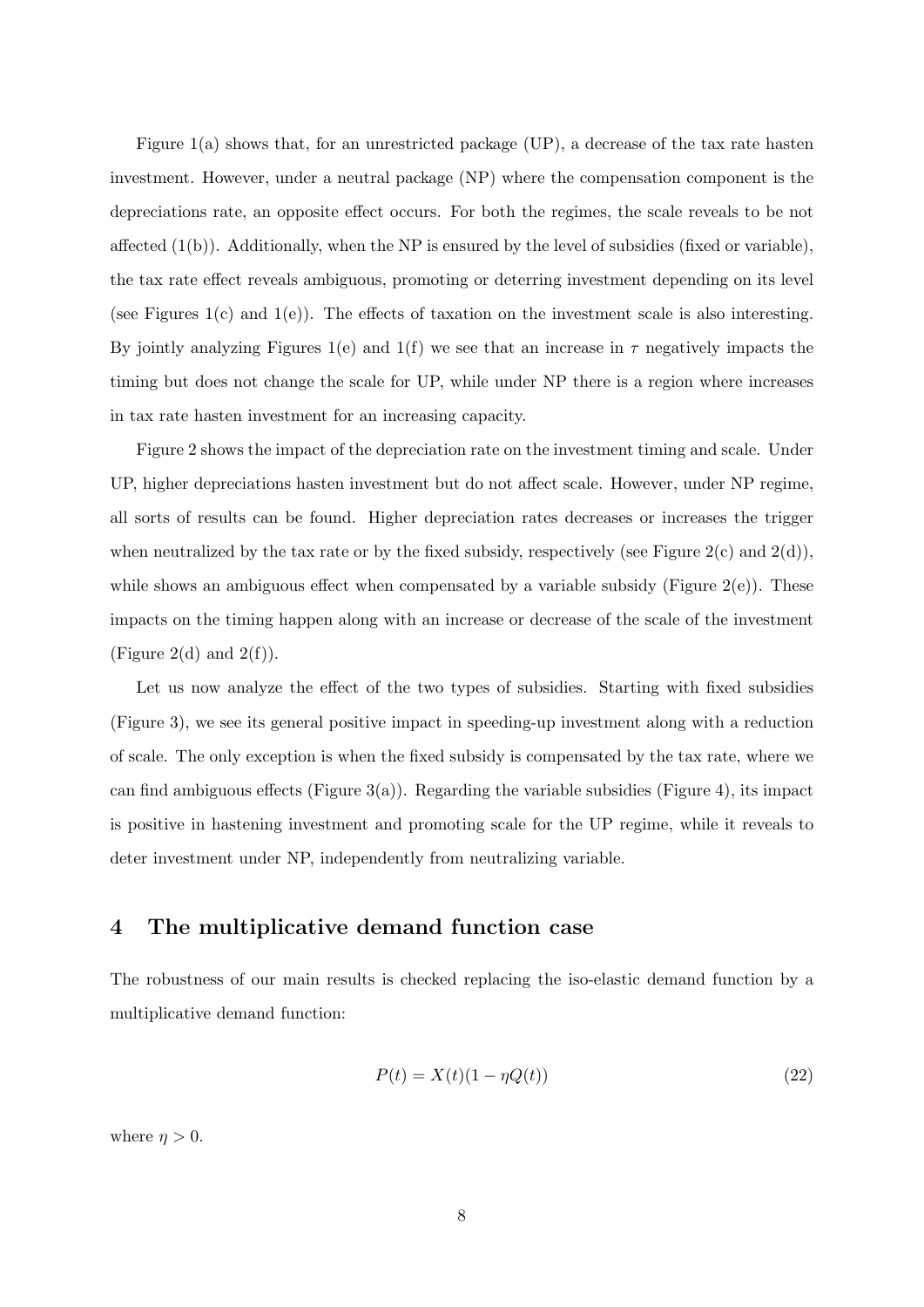

**Figure 1:** Effects of a neutral tax rate *τ*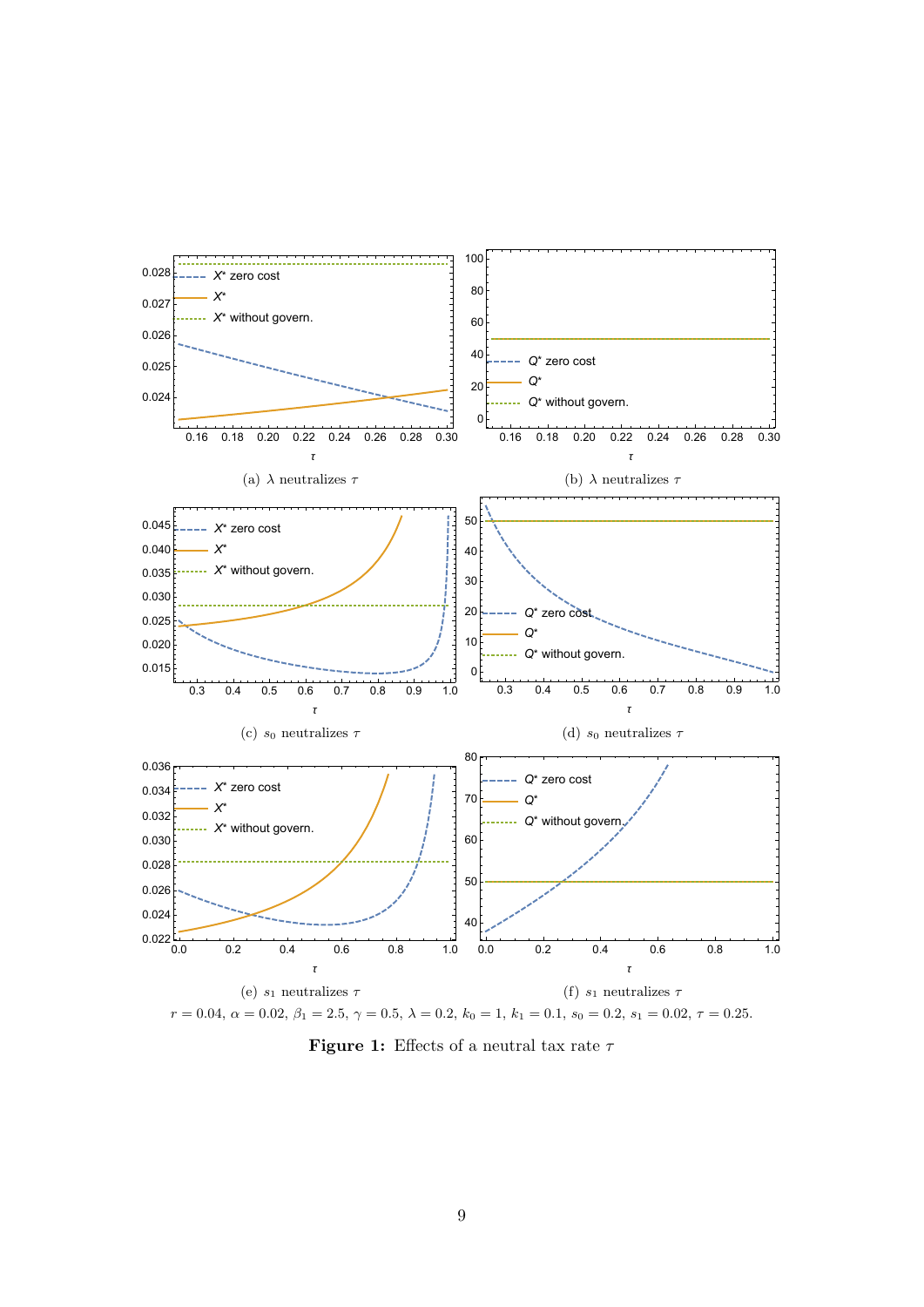

**Figure 2:** Effects of a neutral depreciation rate *λ*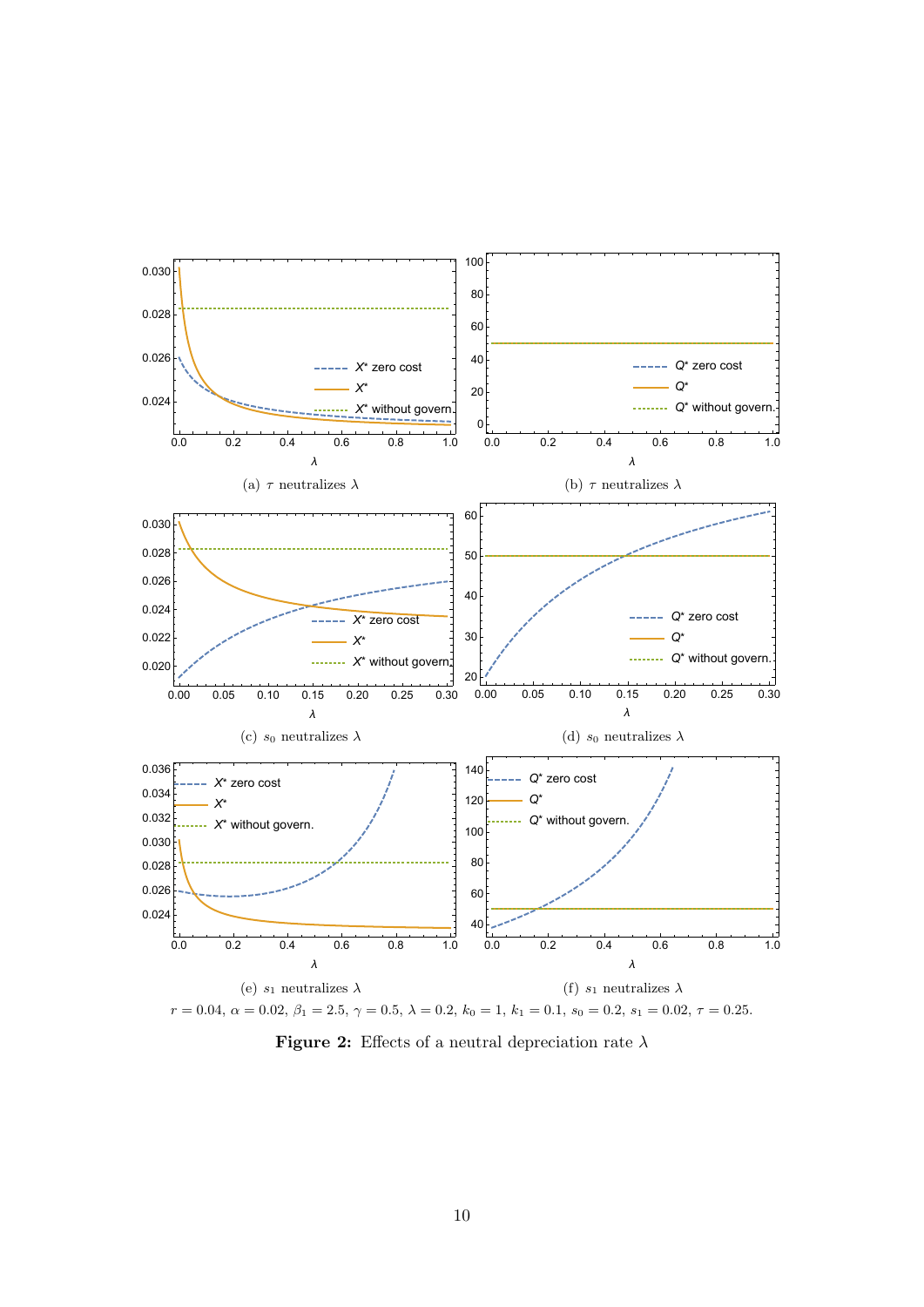

**Figure 3:** Effects of a neutral fixed subsidy *s*<sup>0</sup>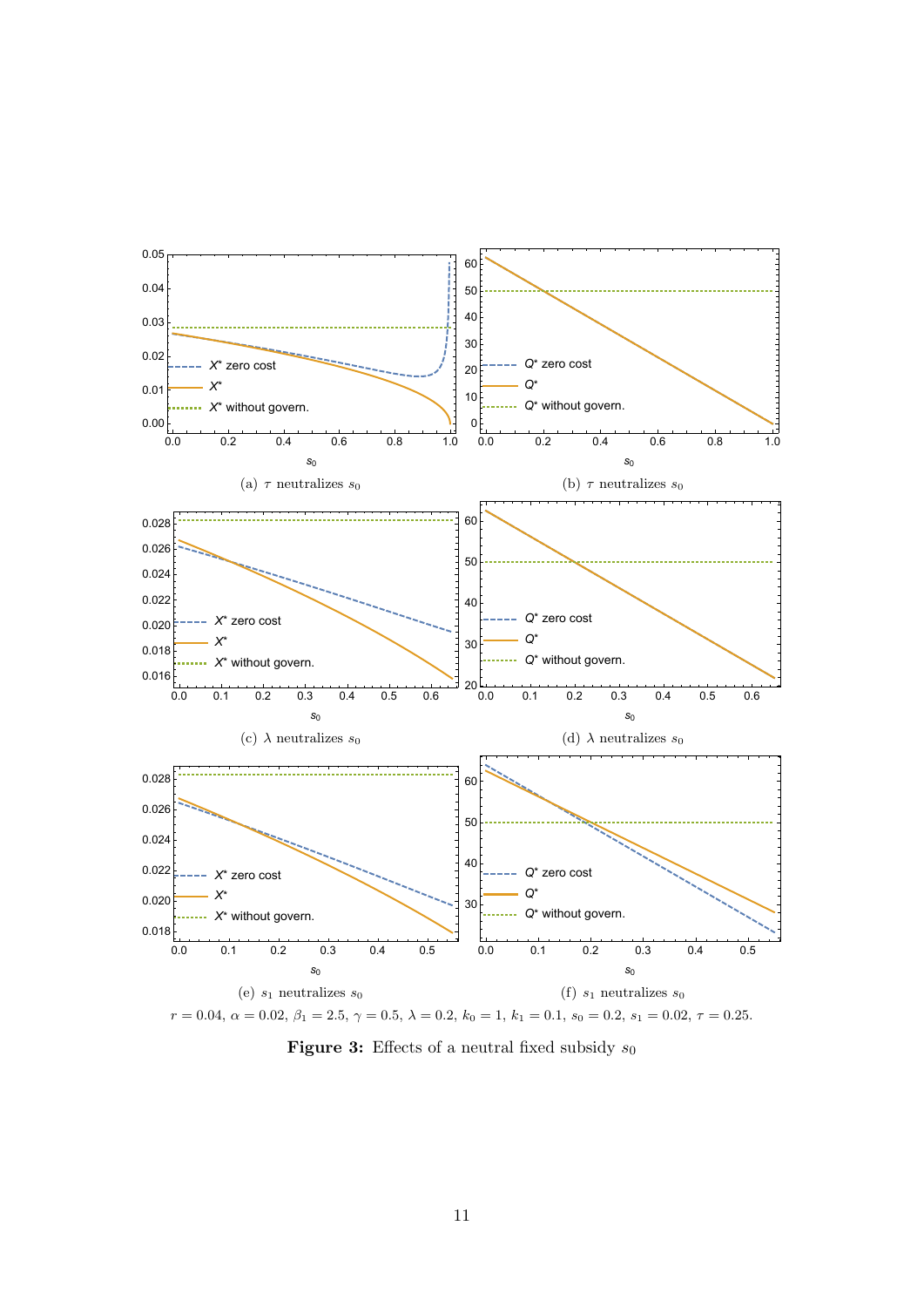

**Figure 4:** Effects of a neutral variable subsidy *s*<sup>1</sup>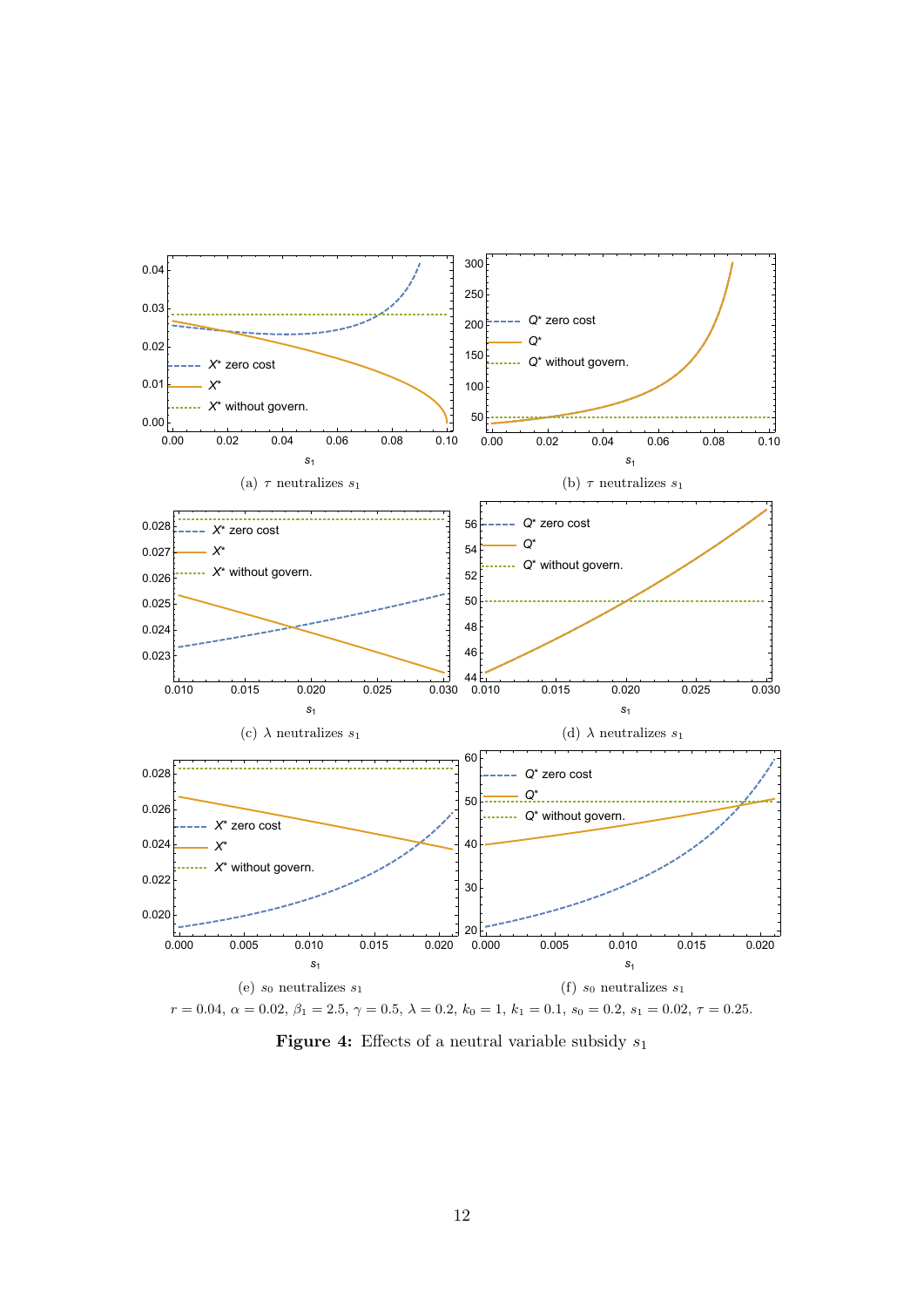**Proposition 2.** *A firm with a proprietary option to invest in a project facing an inverse multiplicative linear demand function*  $P = X(1 - \eta Q)$ *, that requires a net investment of*  $(k_1 - s_1)Q$ *, will optimally invest when X reaches the following threshold:*

$$
X^* = \frac{\beta_1 + 1}{\beta_1 - 1} \frac{r - \alpha}{1 - \tau} \frac{r + \lambda(1 - \tau)}{r + \lambda} (k_1 - s_1)
$$
 (23)

*and choose capacity*

$$
Q^* = \frac{1}{\eta(\beta_1 + 1)}\tag{24}
$$

The effects of the fiscal package components are neutral in terms of the amount of investment  $\left(\frac{\partial Q^*}{\partial \tau} = \frac{\partial Q^*}{\partial \lambda} = \frac{\partial Q^*}{\partial s_1}\right)$  $\frac{\partial Q}{\partial s_1} = 0$ ). The later effect differs from that observed in the case of a iso-elastic demand function, for which a higher subsidy reduces the size of investment. The difference is related with the presence of a fixed investment cost.

The effects on the investment timing are obtained differentiating *X∗* with respect to the fiscal policy package components :

$$
\frac{\partial X^*}{\partial \tau} = \frac{\beta_1 + 1}{\beta_1 - 1} \frac{r - \alpha}{(1 - \tau)^2} \frac{r}{r + \lambda} (k_1 - s_1) > 0 \tag{25}
$$

$$
\frac{\partial X^*}{\partial \lambda} = -\frac{\beta_1 + 1}{\beta_1 - 1} \frac{r - \alpha}{1 - \tau} \frac{r\tau}{(r + \lambda)^2} (k_1 - s_1) < 0 \tag{26}
$$

$$
\frac{\partial X^*}{\partial s_1} = -\frac{X^*}{k_1 - s_1} < 0 \tag{27}
$$

The sign of the effects are the same as in the iso-elastic case. The sign of effects of uncertainty on the scale and investment timing are also identical:

$$
\frac{\partial X^*}{\partial \beta_1} = -\frac{2X^*}{(\beta_1 - 1)(\beta_1 + 1)} < 0 \tag{28}
$$

$$
\frac{\partial Q^*}{\partial \beta_1} = -\frac{1}{\eta(\beta_1 - 1)^2} < 0 \tag{29}
$$

Excluding the effects of the variable subsidy to investment (*s*1), the effects of the fiscal policy components, in an unrestricted package or in a neutral package are expected to remain the same.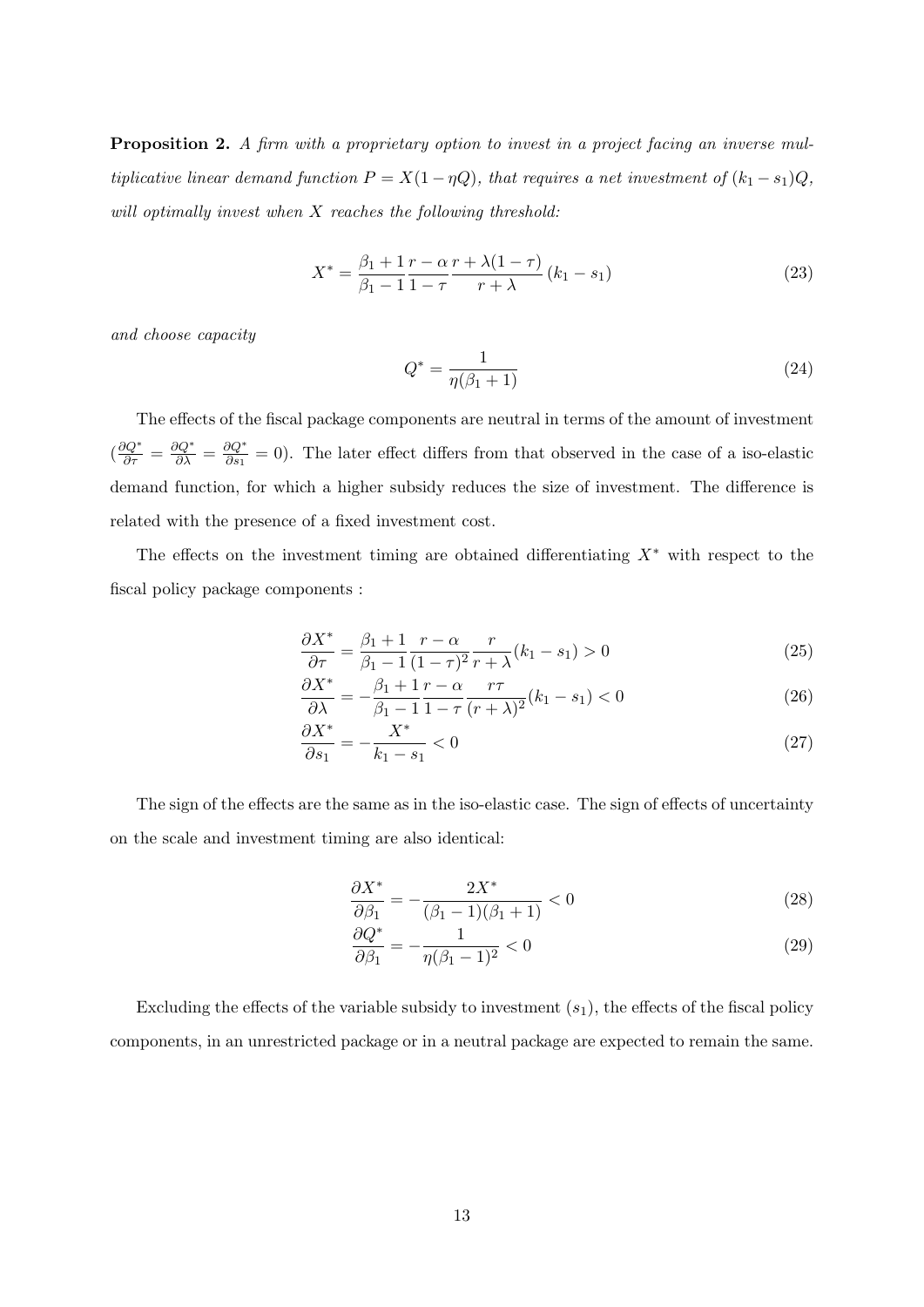# **5 Conclusion**

We develop a real options model which examines the effect of subsidy and taxation policies on the timing and the size of the investment. We show that, when governments are not financial constrained regarding the tax-subsidy incentives, a higher depreciation rate, or a higher subsidy, or a lower tax rate, accelerates investment. However, we find an important difference between the use of a fixed and a variable subsidy, with the former inducing smaller size investments and the later encouraging larger size investments. We also find that the tax and depreciation rates do not affect the size investments. For a zero-cost (or neutral) investment incentive package, the effects of the variables described above on the timing and size of the investment may not be monotonic, and depend on the the model parameter which we adjust to absorb the effect of the variable change so as to keep the investment incentive package financially neutral. We also conclude that, for some economic contexts, a rise in the tax rate does not necessarily deters investment, and can actually accelerate investment with a larger scale.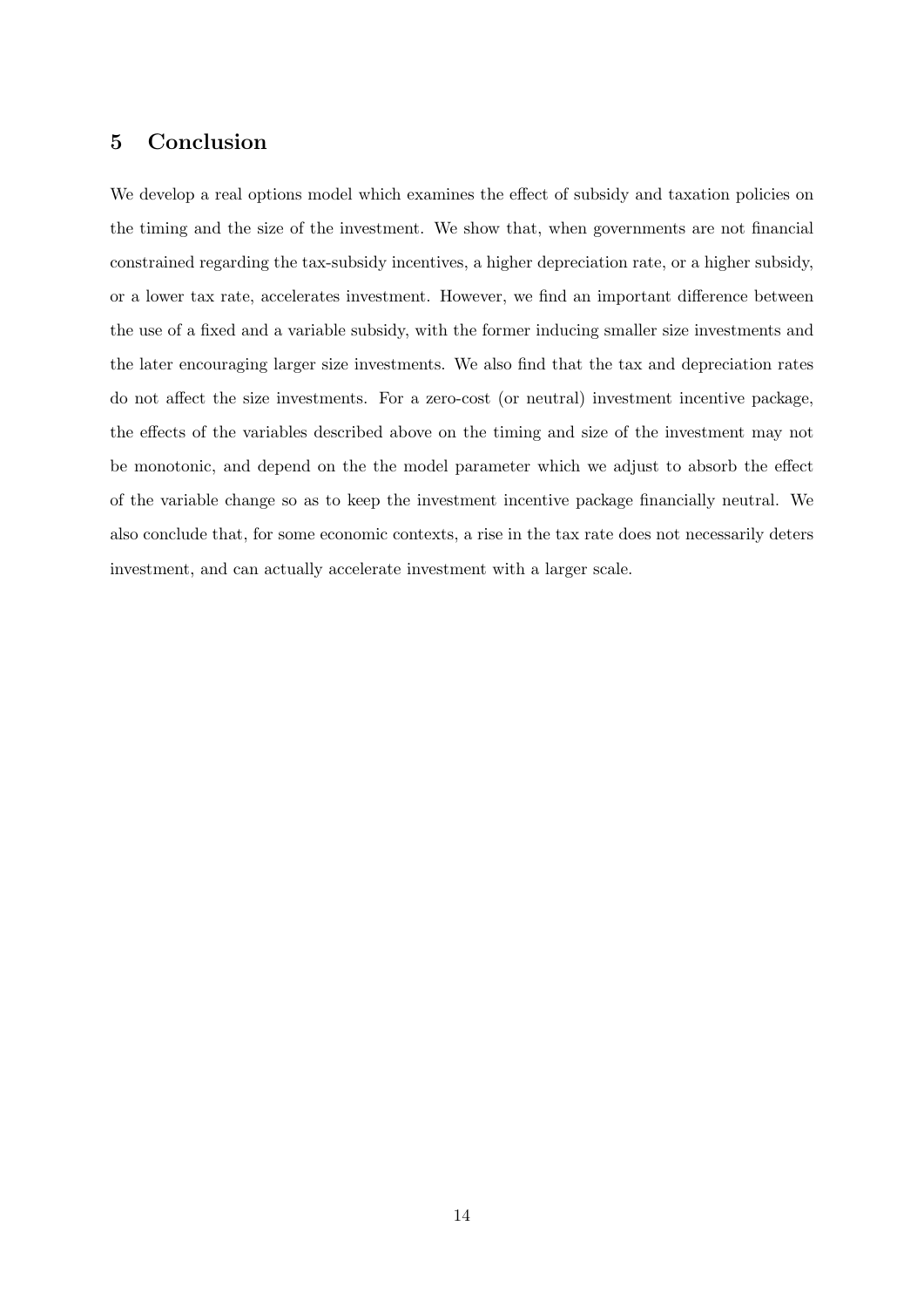## **References**

- Adkins, R. and Paxson, D.: 2013, The effect of tax depreciation on the stochastic replacement policy, *European Journal of Operational Research* **229**(1), 155–164.
- Agliardi, E.: 2001, Taxation and investment decisions: a real options approach, *Australian Economic Papers* **40**(1), 44–55.
- Alvarez, L. H. and Koskela, E.: 2008, Progressive taxation, tax exemption, and irreversible investment under uncertainty, *Journal of Public Economic Theory* **10**(1), 149–169.
- Bar-Ilan, A. and Strange, W. C.: 1999, The timing and intensity of investment, *Journal of Macroeconomics* **21**(1), 57–77.
- Dangl, T.: 1999, Investment and capacity choice under uncertain demand, *European Journal of Operational Research* **117**(3), 415–428.
- Décamps, J.-P., Mariotti, T. and Villeneuve, S.: 2006, Irreversible investment in alternative projects, *Economic Theory* **28**(2), 425–448.
- Dixit, A. and Pindyck, R.: 1994, *Investment Under Uncertainty*, Princeton University Press, New Jersey.
- Gries, T., Prior, U. and Sureth, C.: 2012, A tax paradox for investment decisions under uncertainty, *Journal of Public Economic Theory* **14**(3), 521–545.
- Huberts, N. F., Huisman, K. J., Kort, P. M. and Lavrutich, M. N.: 2015, Capacity choice in (strategic) real options models: A survey, *Dynamic Games and Applications* **5**(4), 424–439.
- Huisman, K. J. and Kort, P. M.: 2015, Strategic capacity investment under uncertainty, *The RAND Journal of Economics* **46**(2), 376–408.
- Lukas, E. and Thiergart, S.: 2016, Investment under uncertainty: Does investment stimulus lead to underinvestment.
- Pennings, E.: 2000, Taxes and stimuli of investment under uncertainty, *European Economic Review* **44**(2), 383–391.